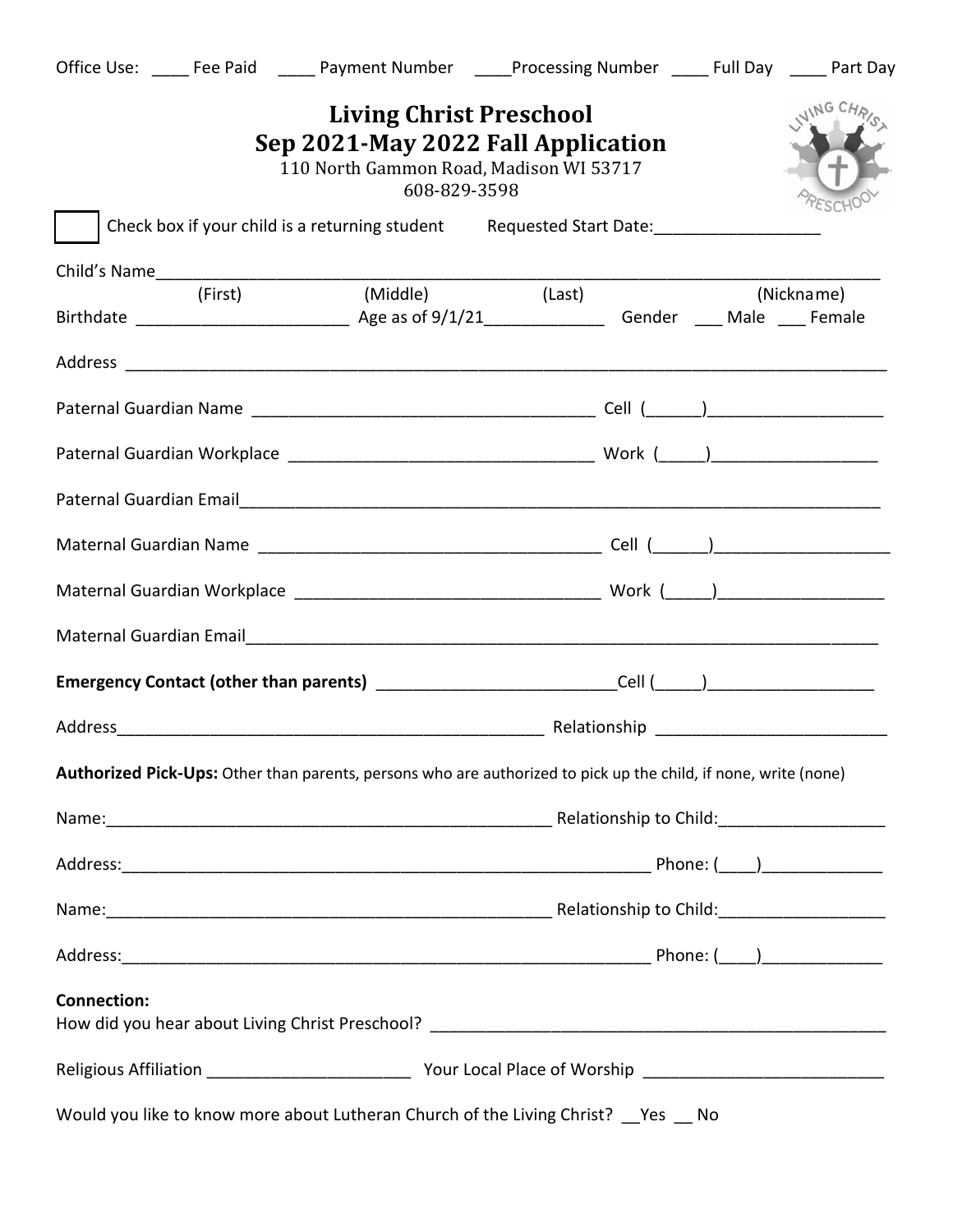## **Physician/Medical Facility Information**

| Name of Child's Doctor/Hospital:                                                                                                                      |
|-------------------------------------------------------------------------------------------------------------------------------------------------------|
| Doctor/Hospital Address:                                                                                                                              |
| Doctor/Hospital Phone Number:                                                                                                                         |
| Describe any allergies or other special physical or emotional needs your child may have:  <br>(N/A)                                                   |
| No I give consent for emergency medical care or treatment to be used only if I cannot be reached<br>Yes.<br>immediately.                              |
| No I have been informed of the number of pets in the center and their degree of contact with the enrolled<br>Yes<br>children. (None at Living Christ) |
| Permissions/Authorizations: Of the last 2 items, please choose only 1 as yes, mark the other as no                                                    |
| No I give consent for my child to participate in field trips and activities during operating hours<br>Yes l                                           |
| No I give consent for pictures of my child to be used for display in the preschool/church<br>Yes                                                      |
| No I give consent for pictures of my child to be used advertising purposes (Facebook, Website)<br><b>I</b> Yes                                        |
| Choose one of the following options:                                                                                                                  |
| No I give consent for LCP to use Equate Kids SPF 50 sunscreen for my child as needed<br>Yes                                                           |
| No I give consent for LCP to use parent provided sunscreen<br>Yes<br>as needed                                                                        |

| <b>Potty Trained:</b> If your child is 3+ are they potty trained                        | Yes | Almost | No. |
|-----------------------------------------------------------------------------------------|-----|--------|-----|
| Home Language: If English isn't your primary language, what language is spoken at home? |     |        |     |

## **Key Fob Policy**

- Each family will receive one key fob. If both parents share pick up/drop off responsibilities, please talk to the office about a second fob.
- If the fob number becomes illegible, please stop by the office to have it re-marked.
- When you enroll your child, there will be a \$10 Fob Fee on your first bill. On your child's last day when you return your fob, you will get your \$10 back.
	- o This fee will also be applied for any additional fobs your family may ask for.

## **Parent Handbook Agreement**

By initialing this line, I acknowledge that I have read the Living Christ Preschool Parent Handbook found at<https://www.living-christ-preschool.com/student-forms> and that I agree to abide by all policies and procedures stated therein. (Hard copies given upon request)

Parent/Guardian Signature: **Notified a set of the set of the set of the set of the set of the set of the set of the set of the set of the set of the set of the set of the set of the set of the set of the set of the set of**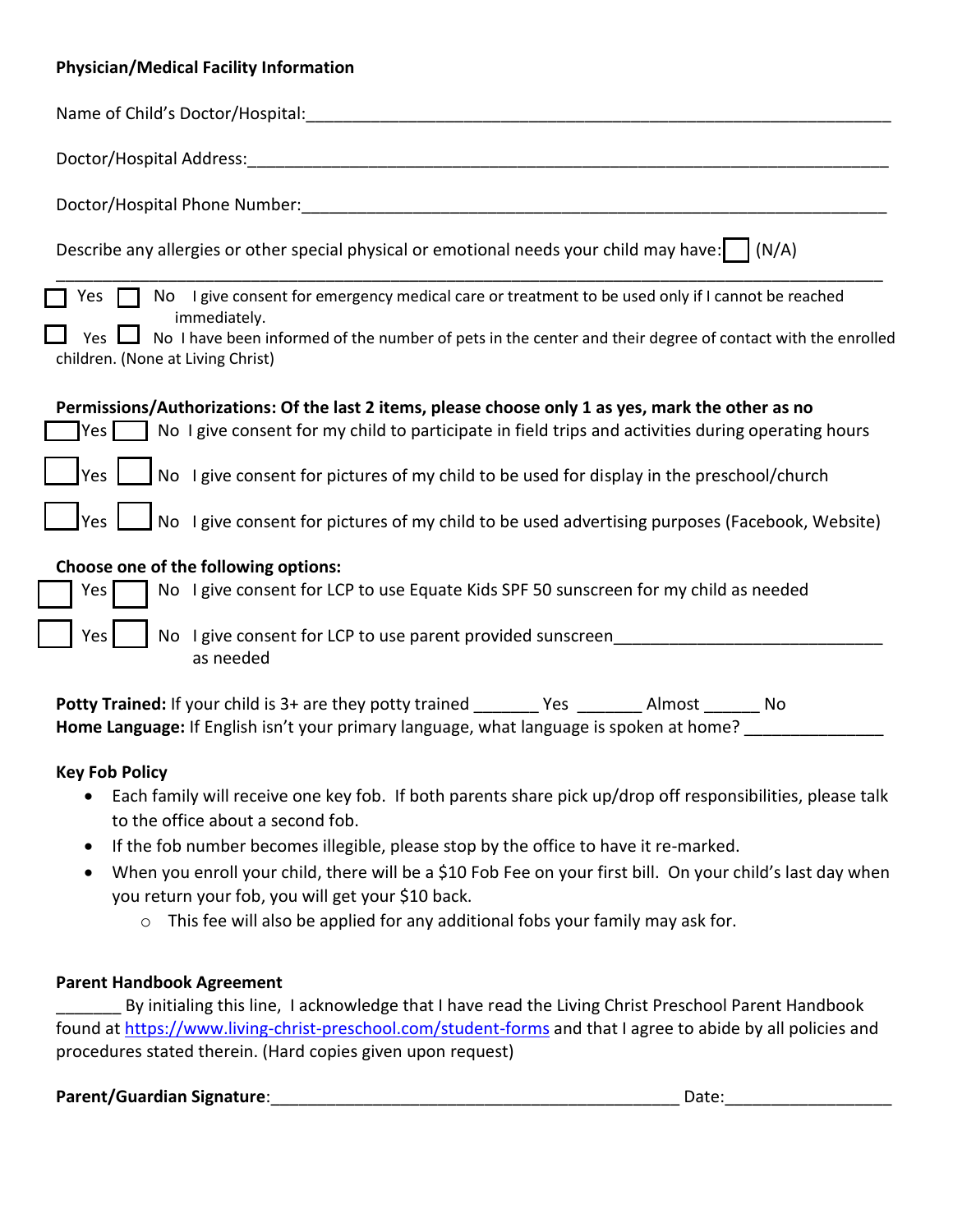## **Enrollment Contract**

## **Fees: Please initial each line to acknowledge your understanding of these fees**

An application fee of **\$60 is due when this application is turned in**; applications will not be processed until this fee is paid. These fees are non-refundable.

(Fall Enrollment Only) The first month's tuition invoice will be calculated and sent out with confirmation for child's application being processed. This invoice must be paid in order to finalize the child's enrollment and hold their spot. This tuition is non-refundable.

Materials from the materials list will be brought in at Open House or on the child's first day of school. A \$35 portfolio fee will be charged on the first invoice to help cover costs of paper, ink, and other items to create your child's development portfolio.

## **Tuition: Please initial each line to acknowledge your understanding of these policies**

After the first invoice to confirm your child's spot, invoices will be sent on the first of each month, for a month in advance. (October's invoice will be sent in September). Invoices are due by the 10<sup>th</sup> of the month they are sent out.

If tuition is not paid by the 10<sup>th</sup>, there will be a \$20 late fee added. An additional \$20 will be assessed for every 5 days the invoice remains unpaid. If an invoice remains unpaid through the end of the month the child's enrollment may be terminated.

\_\_\_\_\_\_\_\_\_\_\_ Tuition must be paid to hold a child's spot. Long term absences will not be deducted from tuition.

A \$10 No Call/No Show fee will be assessed if your child is not to school by 9:00 am and their absence has not been called in to the office, 608-829-3598. You must leave a message or speak to a teacher.

\_\_\_\_\_\_\_\_\_\_\_ Tuition may be paid via cash, check-made out to Living Christ Preschool, or online. If paying online with a credit card part, time families must add a \$15 convenience fee to the invoice total, full time families add \$30. To avoid this convenience fee you may choose to transfer payment from your account to the preschool account.

## **Withdrawal: Please initial each line to acknowledge your understanding of these policies**

If your child will be un-enrolled, we require a 30-day written notice before child will be unenrolled. Any outstanding invoices must be paid.

\_\_\_\_\_\_\_\_\_\_\_ If a child has needs that cannot be met or is negatively impacting the learning environment and safety of others we reserve the right to terminate the child's enrollment. See Parent Handbook, page 6.

At any point, for withdrawal or otherwise, paid tuition and fees are not refundable.

*Parent/Guardian Signature \_\_\_\_\_\_\_\_\_\_\_\_\_\_\_\_\_\_\_\_\_\_\_\_\_\_\_\_\_\_\_\_\_\_\_\_\_ Date \_\_\_\_\_\_\_\_\_\_\_\_\_*

*\*All policies, including these, can be found in greater detail in Parent Handbook*